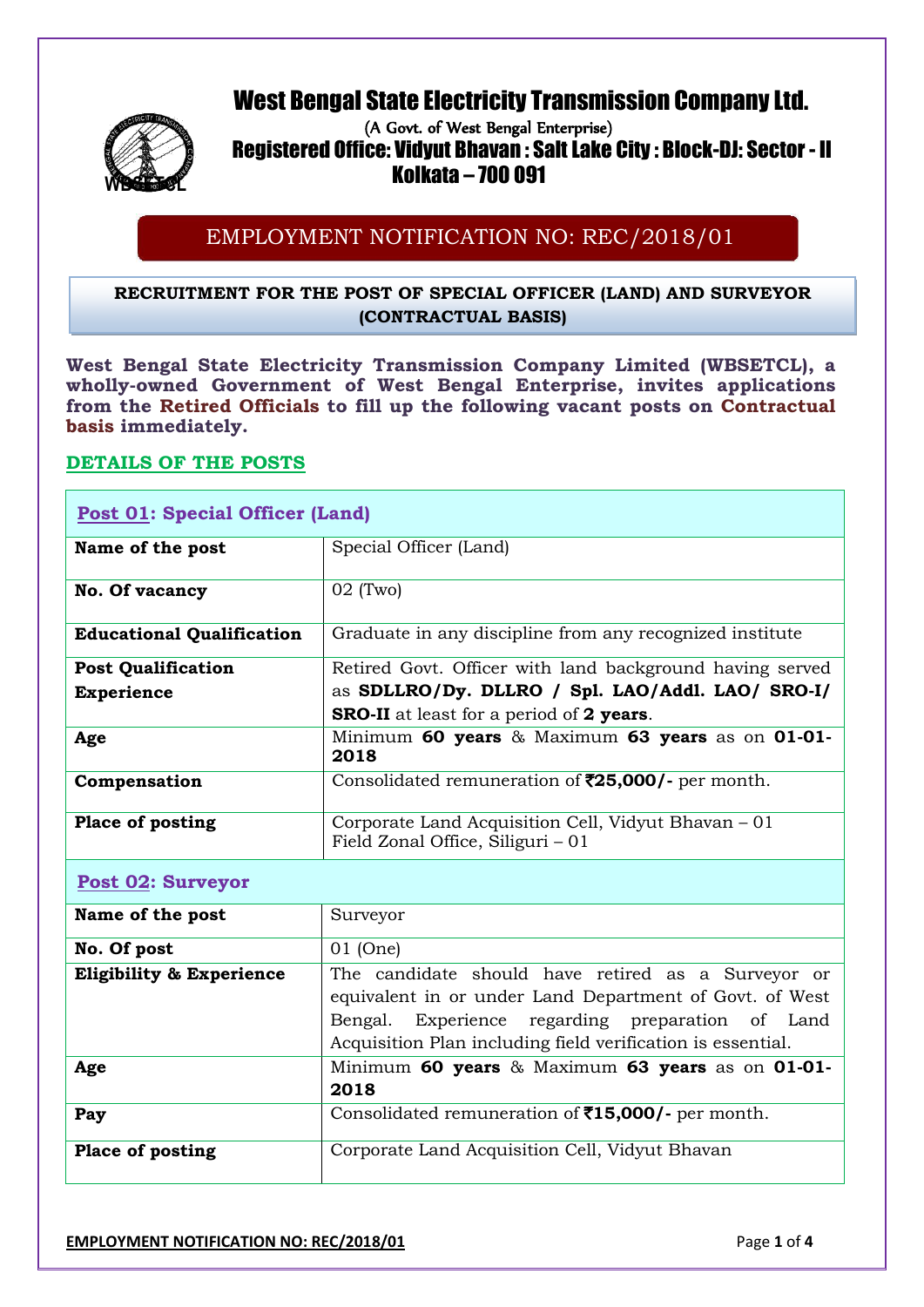#### **PERIOD OF ENGAGEMENT:**

- 1. The engagement will be purely contractual for 1 (One) year only.
- 2. Depending upon performance, physical fitness and mental alertness the period of engagement may be extended from time to time till a candidate attains the age of 65 years, subject to decision of the Competent Authority.
- 3. The contractual engagement may be terminated on serving 1(One) month's notice from either side or on payment of 1(One) month pay in lieu thereof.

#### **OTHER BENEFITS:**

- 1. Besides the above stated remuneration, the selected candidate will be entitled to Travelling and Daily Allowance as per the rules of the Company whenever they go on official tour.
- 2. The selected candidate will be entitled to 7 days Casual Leave and 10 days Half Pay Leave (Commutable) for every 6 months duration. Casual Leave and Half Pay Leave will be admissible on pro rata basis for any period less than 6 months. No other kinds of leave will be admissible.
- 3. He / She will be eligible to get Compensatory Casual Leave as applicable for regular employees.
- 4. He / She shall not be entitled to HTC and LTC.
- 5. He / She will be entitled to Medical Benefits for self-indoor treatment only as applicable for regular employees and not for any dependants subject to a limit of  $\text{\textsterling}50,000$ /- in a year where engagement is for 1 year and  $\text{\textsterling}25,000$ /- where engagement is for 6months. Persons covered under WBHS 2008, CGHS or similar other scheme is not entitled for these benefits. Sate Govt. Pensioners, even if not covered under WBHS 2008, will not be entitled to any medical reimbursement facility.

#### **MODE OF SELECTION:**

Selection will be made on the basis of performance in the Personal Interview only*.* The Interview will be held in **Kolkata** only. The candidates, who will be called for the Interview, shall not be entitled to reimbursement of travelling expenses.

#### **APPLICATION PROCEDURE**

Application format can be downloaded from the Company's website **www.wbsetcl.in on and from 13.01.2018.** Interested eligible candidates may send the filled in Application along with the self-attested copies of certificates/ documents as proof of identity (Voter's Card/PAN Card/AADHAR Card), proof of age (birth certificate/Admit Card/Certificate of Secondary Examination), proof of educational qualification, proof of experience, Release Order from the last employer on superannuation, Pension payment Order (PPO) and two passport size photographs to **the General Manager (HR & A), WBSETCL, 8th Floor, D-Block, Vidyut Bhavan, Salt Lake, Kolkata - 700091** through **Speed Post / Registered Post** so as to reach on or before **02.02.2018.** The envelope should be superscripted as "**APPLICATION FOR THE POST OF SPECIAL OFFICER (LAND)"** for the post of **Special Officer (Land)** and **"APPLICATION FOR THE POST OF SURVEYOR"** for the post of **Surveyor.**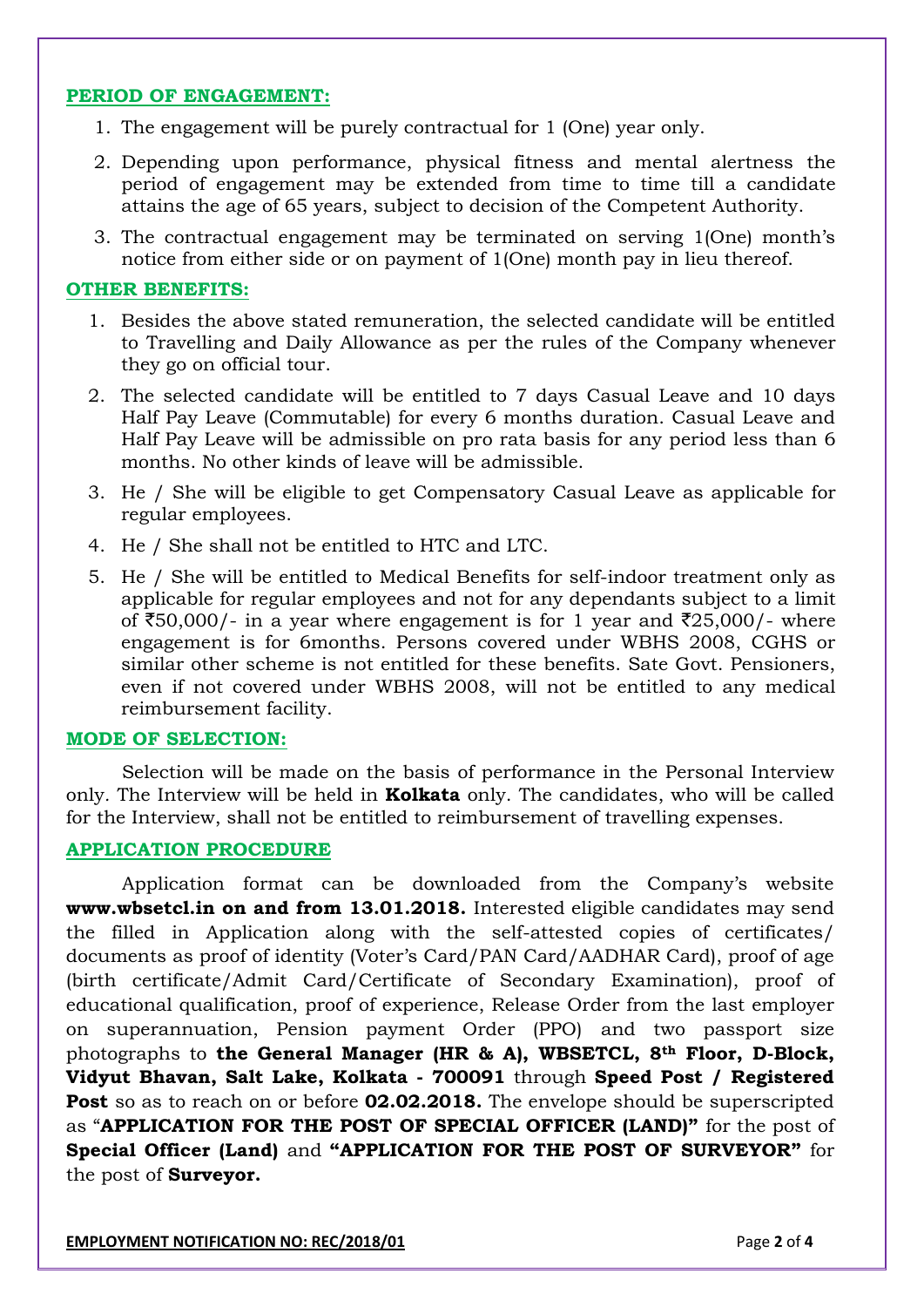No other mode of submission of Application is allowed.

### **GENERAL INSTRUCTIONS:**

- 1. All information regarding this recruitment process would be made available under '**Career'** section of WBSETCL's website (i.e. www.wbsetcl.in). Applicants are advised to check the website periodically for important updates.
- 2. Prescribed criteria are minimum and mere possession of the same does not entitle the candidate to be called for interview.
- 3. Candidates must have the ability to read, speak / write in **Bengali** language.
- 4. WBSETCL, at its discretion may raise/relax age and/or other criteria notified above.
- 5. The short-listed candidates will be required to appear for the Personal Interview at Vidyut Bhavan, Saltlake, Kolkata at their own cost. No TA/DA will be admissible.
- 6. The details of interview schedule will be communicated to the short-listed candidates duly.
- 7. Recruitment will be done strictly as per merit in pursuance of the recruitment policy, other rules and guidelines of the WBSETCL.
- 8. Canvassing in any form will summarily disqualify a candidate.
- 9. While applying for the above posts, the applicant must ensure that he / she fulfil the eligibility criteria as per the notification and other norms mentioned above as on **01.01.2018**.
- 10. Incomplete application will be summarily rejected. Application formats, not accompanying any of the valid credentials i.e Proof of Identity, Age Proof, Educational Qualification, Professional Qualification, Work Experience, Disability Certificate (if applicable), Photograph and Signature, will be rejected.
- 11. The original copies of the documents / Certificates will be verified at the time of interview.
- 12. In case it is detected at any stage of recruitment/selection that a candidate does not fulfil the eligibility norms and/or that he/she has furnished any incorrect / false / wrong information or has suppressed any material fact(s), his / her candidature will automatically stand cancelled. If any of the above shortcoming(s) is / are detected even after appointment, his / her services are liable to be terminated.
- 13. All details submitted in the Application Format will be treated as final and no subsequent changes will be entertained.
- 14. WBSETCL will not be responsible for any delay / loss in transit in